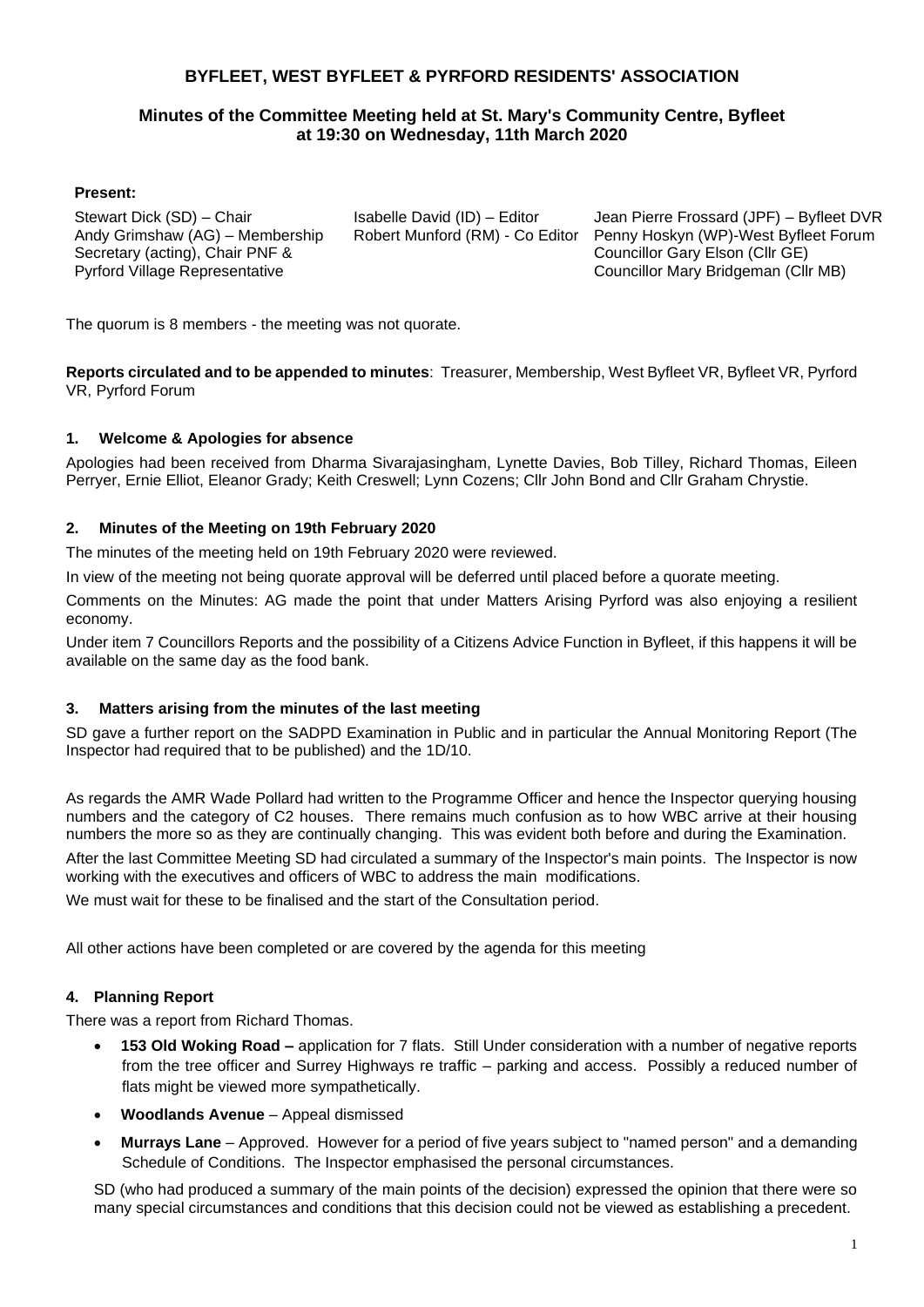- **78 Chertsey Road**  backfill development had been approved; Planning condition modifications being considered. RA still to decide on contact with developer.
- **Wintersells Road** Still pending
- **Twisted Stone Land -** planning application is expected for the remaining 27 acres.
- **Globe House -** Bob Tilley is investigating.

#### **5. Youth Provision in the three villages**

This is still very much work in progress. However at this time there is little to report.

The RA will be posting on its website that WBC will be offering free sports coaching sessions for young people again this year as part of the Specsavers Surrey Youth Games.

The RA is committed to greater involvement in the creation of facilities for younger people.

#### **7. Councillors' Report**

Cllr MB reported as follows

- Flooding we were reminded as to the positive outcome of recent measures and the work of the both WBC and the Environment Agency.
- The introduction of a Citizens Advice Bureau in Byfleet would greatly benefit the community.
- Mens' Sheds how could they apply to the RA for a donation. SD undertook to send MB the forms.

#### *Action SD*

SD discussed their unsuccessful application to WBC and observed that for some of the same reasons the RA might have difficulty.

Cllr GE reported as follows:

- West Byfleet Live discussions now looked promising'
- An update on Marshalls Parade
- An update on anti social behaviour.

#### **8. Treasurer's Report**

The Statement of Affairs report was circulated before the meeting.

It covered the period 1st January to 11th March. This period covered the payment to Bell Cornwell. WBNF have by now likely received funds from SCC community fund and will be in a position to reimburse the RA to the extent of £500. £500. *Action DS*

Subscription collections have been slow but are steadily picking up.

We have cash reserves of £23,423

# **9. Acting Membership Secretary's Report**

The report and data which had been circulated before the meeting was noted.

It was agreed that Street Representatives should be free to collect subscriptions in the manner that best suited them though clearly electronically was to be preferred. In the event of members paying electronically Street Representatives should inform the Village Representative.

#### **11. Website**

We will explore making the Resident Magazine available on-line.

As a project we will consider scanning old editions and making them available on-line.

#### **12. Editorial**

Possible articles for edition 164 were discussed.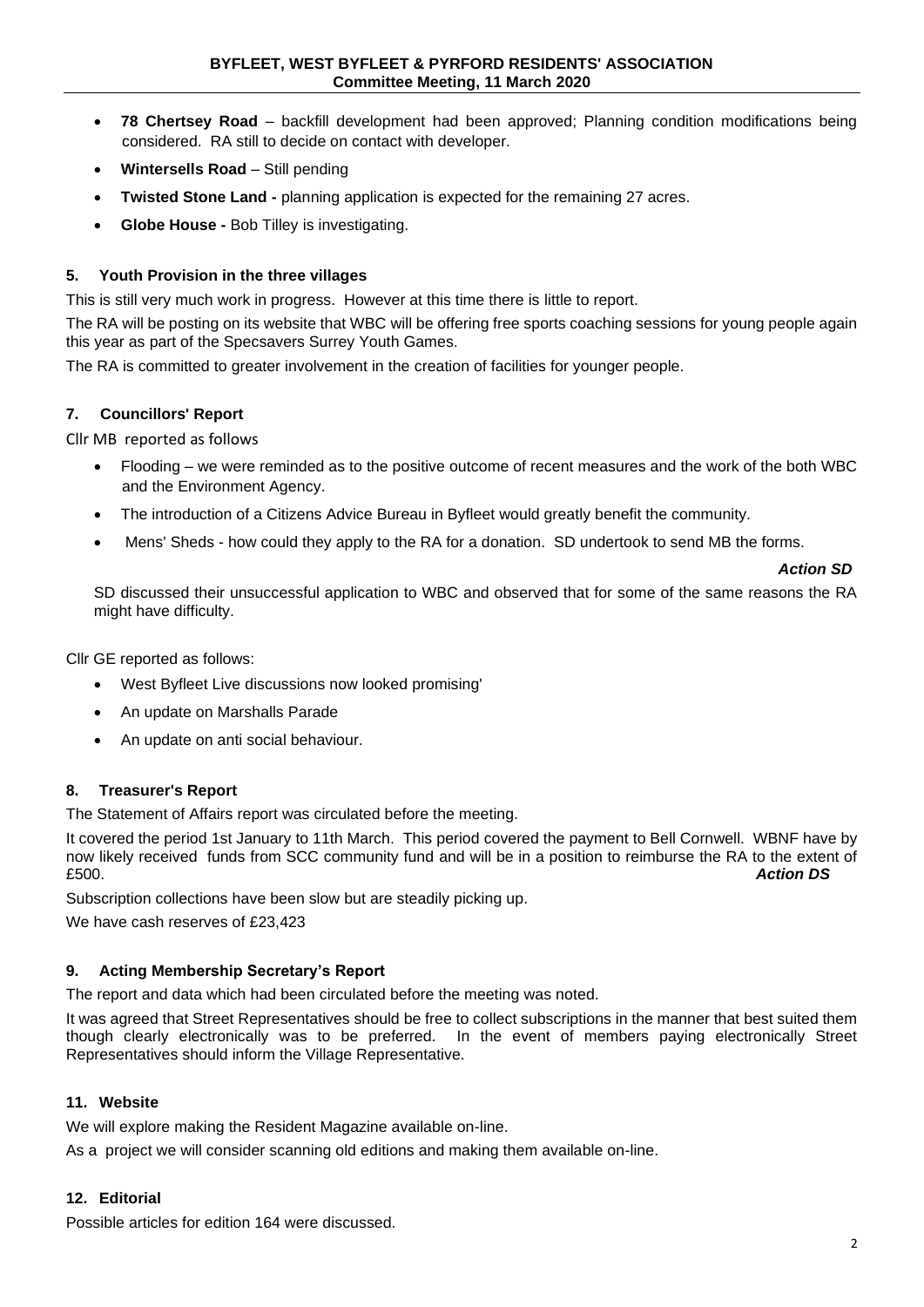#### **13. Right of Way Report –** no report for this meeting

The position with Twisted Stone footpath was discussed. The view remains that what has happened with this land is positive.

#### **14. Village Representative Reports**

**Byfleet –** Eleanor had sent apologies that due to holiday and work commitments she had been unable to prepare a report.

**West Byfleet** – a detailed report from KC had been circulated prior to the meeting.

- The West Byfleet Community Festival Committee now meet weekly and the outlook is optimistic with a three day event planned.
- A new community group has been established to plant both cultivated and wild plants. Well done and the RA is totally supportive. The initial planting session was a great success.
- Reference was made to the approval of NCIL expenditure for three benches for the West Byfleet Recreation Ground. As KC points out this was an application to test the process. SD commented that the compliance and risk assessment process that has to be gone through to achieve approval and successful implementation make it most unlikely that any major project could ever reach fruition. Ward Councillors remain responsible for overseeing the delivery of such projects.
- Other matters were noted.

**Pyrford** - AG had submitted a detailed report.

- Progress on Marshalls Parade development continued to be slow but has now restarted.
- Pyrford Flower Show 11July 2020
- VE Day 75th Celebration at 4.00 pm Friday 8th May 2020
- Other matters noted.

# **15. Forum Reports**

Both Pyrford and West Byfleet are working on re-designation.

No further matters to report.

Byfleet continue working on their Plan.

#### **6. NHS North West Surrey Clinical Commissioning Group - "The Big Picture"**

SD brought the meeting up to date regarding the meeting at St John's on Monday 16th March.

We will be addressed by Matthew Tait, Joint Accountable Officer, Surrey Heartlands Clinical Commissioning Group and Dr Asha Pillai, local GP and Clinical Director, North West Surrey Clinical Commissioning Group.

There will then be a question and answer session.

SD and PH will chair the evening.

#### **10. AGM – Wednesday, 18 March at Byfleet Village Hall**

SD explained that in the adjoining Hall there would be dog training class for the duration of the meeting. However apparently dogs do not make a noise.

Individual responsibilities were discussed in some detail and were agreed.

After the formal matters the meeting will be addressed by Katherine Waters WBC Drainage and Flood Risk Engineer and Emma Goodwin of the National Trust.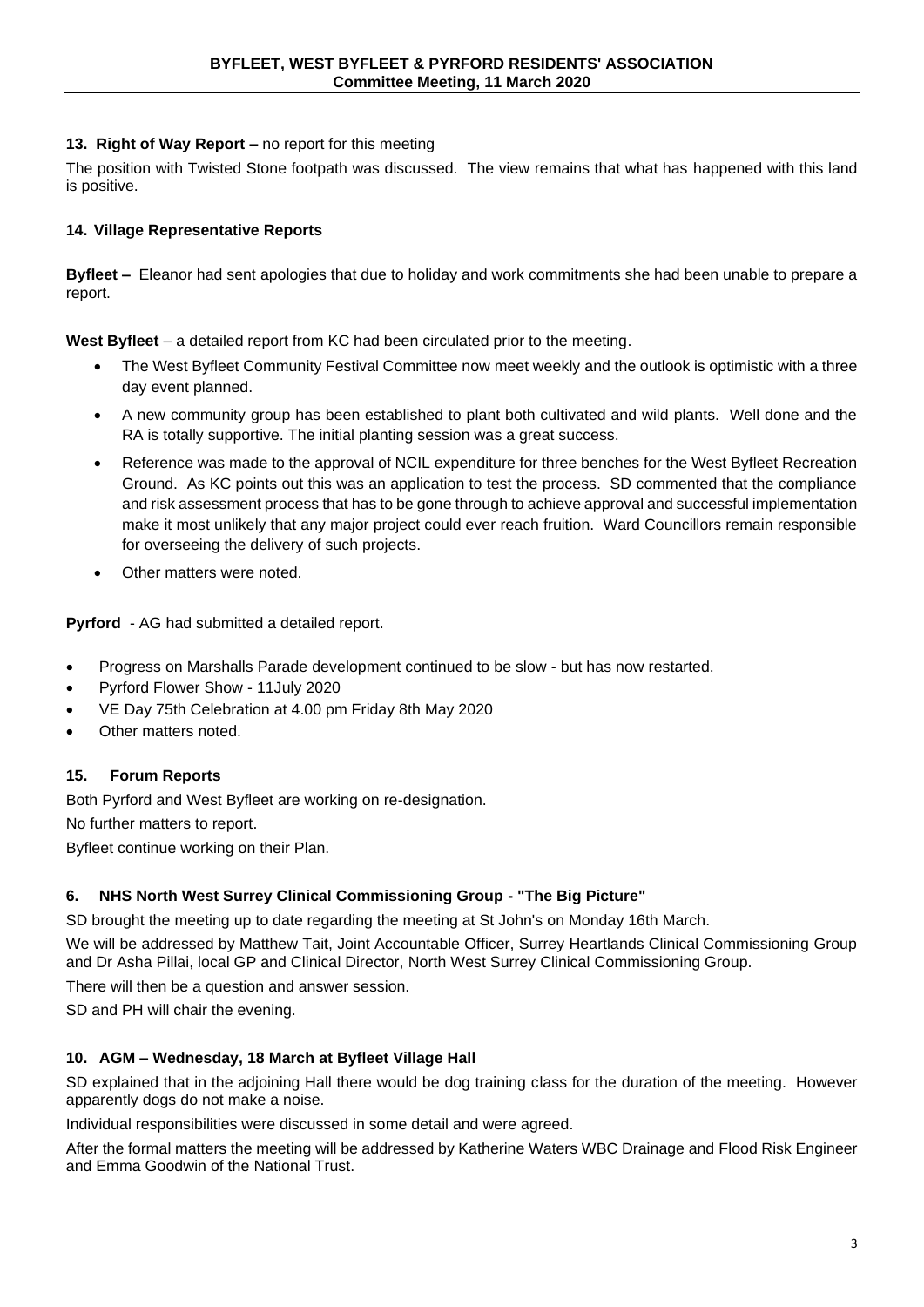**16. AOB** None

**Drop-in dates**: 1**4:00 on Saturday, 6 June 2020 –** Byfleet Village Hall booked by LDD

**14:00 on Saturday, 10 October 2020** – Pyrford Village Hall booked by AG

Date of the next meeting – **Wednesday, 15th April 2020** – **St Mary's Community Centre, Byfleet**

**Meeting closed at 21.50**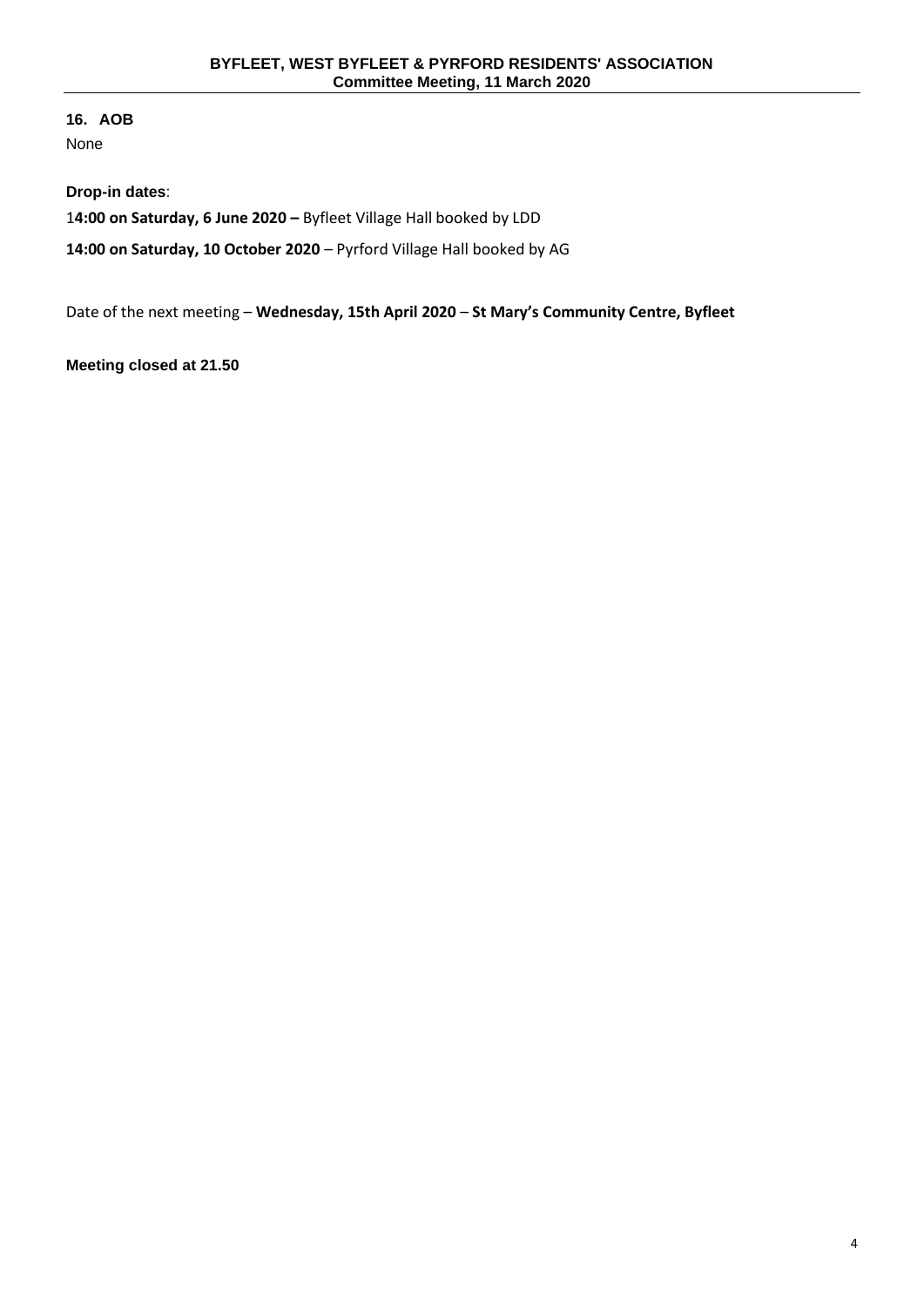# **TREASURER'S REPORT 11th of March 2020**

The following Statement of Financial Affairs is for the period from  $1<sup>st</sup>$  of January 2020 to  $11<sup>th</sup>$  of March 2020.

February 2020 was a slow month. Collections are steadily picking up towards late February and early March. To date, we have collected £696 pounds. Our total cash reserves continuing to remain healthy at £23,423. For the current year 2020 we have a deficit of (£4, 264) this is due to the settlement of the 2019 Bell Cornwell invoice in 2020. This deficit will become surplus once our annual collection picks up. This is normally in Spring / summer months.

During March 2020, we will invoice for the adverting relating to the latest issue of our Resident Magazine. This will increase our cash position further in March / April.

Issues and notes.

- 1 In October, the committee had agreed to set aside £4,000 including VAT to cover the Stage 1 consultation cost of Bell Conwell for providing advisory and assistance in the ongoing regulation 19 consultation impacting all 3 villages and in November this amount was increased to £5,000 to cover stage 2 of the consultation.
- 2 RA has received an invoice for £4,491. This is below the anticipated £5,000 funds set aside by the RA. This invoice was settled in January 2020.
- 3 Charitable status and gift aid progress is slow due to regulation 19 and other urgent matters.
- 4 I have already informed to this committee that, WBNF has started to raise funds towards future legal challenges. I understand £500 was raised towards the 2019 SADPD consultation. We anticipate this money will be paid to the RA as WBNF's contribution towards Bell Cornwell costs in March.

Dharma Sivarajasingham 11/03/2020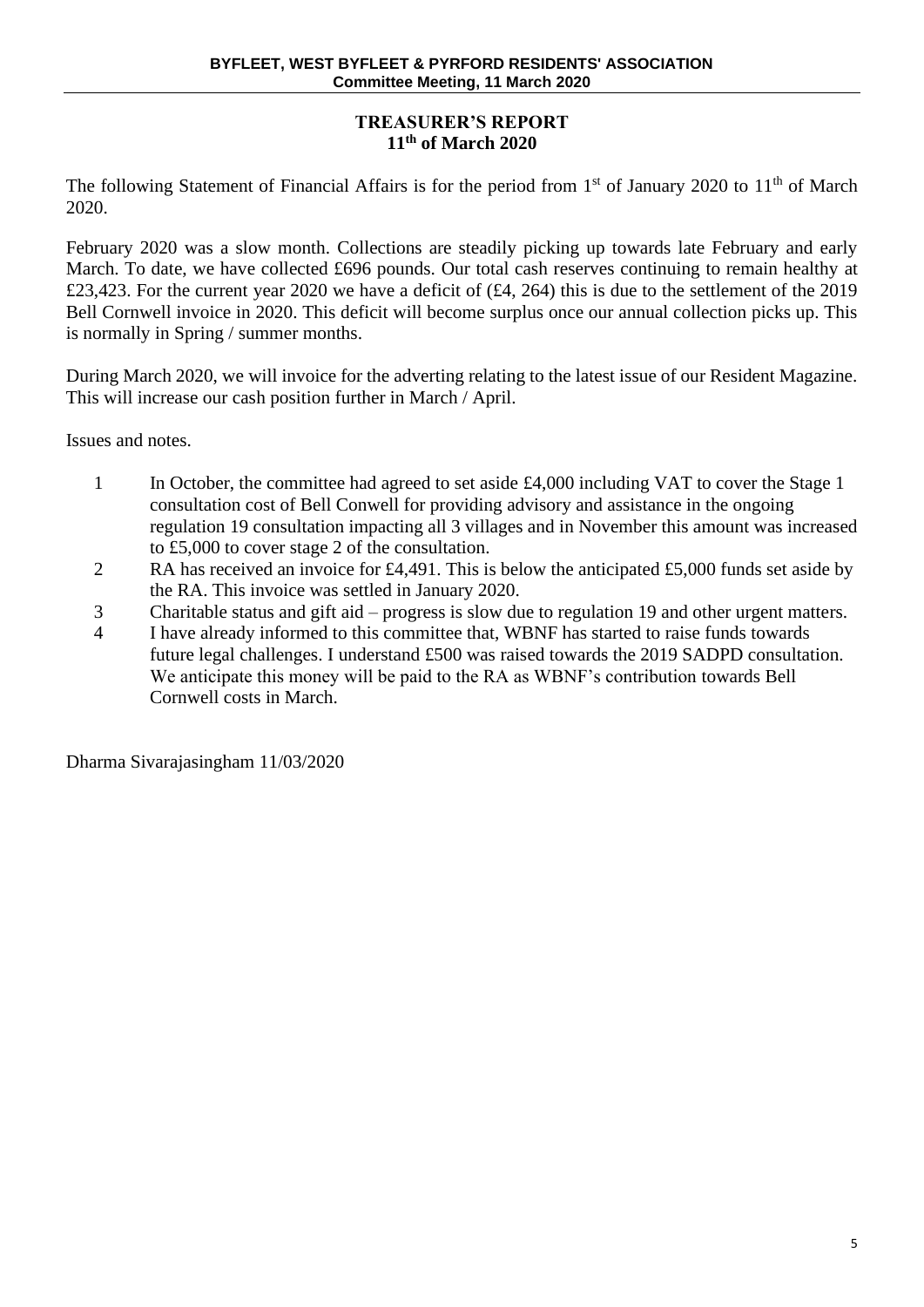| <b>Association</b> | <b>Byfleet, West Byfleet &amp; Pyrford Residents</b> |                        |                      |
|--------------------|------------------------------------------------------|------------------------|----------------------|
| to                 | 11 March 2020                                        |                        |                      |
| <b>INCOME</b>      |                                                      | Year to date<br>£      | £                    |
|                    | <b>Subscriptions and member</b><br>donations:        |                        |                      |
|                    | <b>Byfleet</b>                                       | 85                     |                      |
|                    | West Byfleet<br>Pyrford                              | 30<br>306              |                      |
|                    | Subscriptions not<br>allocated                       | 410                    |                      |
|                    | 2019 paid in 2018                                    | 0                      |                      |
|                    | 2020 paid in 2019 or to<br>be allocated              | $\pmb{0}$              |                      |
|                    | <b>Advertising</b>                                   |                        | 831<br>230           |
|                    | <b>Bank Interest</b>                                 |                        | 21                   |
|                    | <b>Donations</b><br>Other                            |                        | (500)<br>0           |
|                    | <b>Total Income</b>                                  |                        | 582                  |
| <b>EXPENDITURE</b> |                                                      |                        |                      |
|                    | The Resident                                         |                        |                      |
|                    | <b>Committee Expenses</b>                            |                        |                      |
|                    | Street Rep Drop Ins                                  |                        |                      |
|                    | Room Hire not Comm.                                  |                        | 63                   |
|                    | <b>AGM</b>                                           |                        | 105                  |
|                    | Fetes                                                |                        |                      |
|                    | Display/Equipment                                    |                        |                      |
|                    | Donations:                                           |                        | ×                    |
|                    | <b>Community Support</b>                             |                        | ×<br>4,491           |
|                    | Insurance                                            |                        |                      |
|                    | Postage, Stationery & Printing                       |                        |                      |
|                    | Sundries/Losses                                      |                        |                      |
|                    | Database/Web Expenses                                |                        | 90                   |
|                    | Mileage/Parking                                      |                        |                      |
|                    | Forums - Pyrford<br>- Byfleet                        | 0<br>$\boldsymbol{0}$  |                      |
|                    | - West Byfleet                                       | $\mathbf 0$            | 0                    |
|                    | <b>Total Expenditure</b>                             |                        | 4,749                |
|                    | Surplus/(Deficit)                                    |                        | (£4,167              |
| Opening Cash       | Surplus/(Deficit)                                    |                        | £27,589<br>(E4, 167) |
| Closing Cash       |                                                      |                        | £23,423              |
|                    | Analysis of Cash                                     | <b>Current Account</b> | 858                  |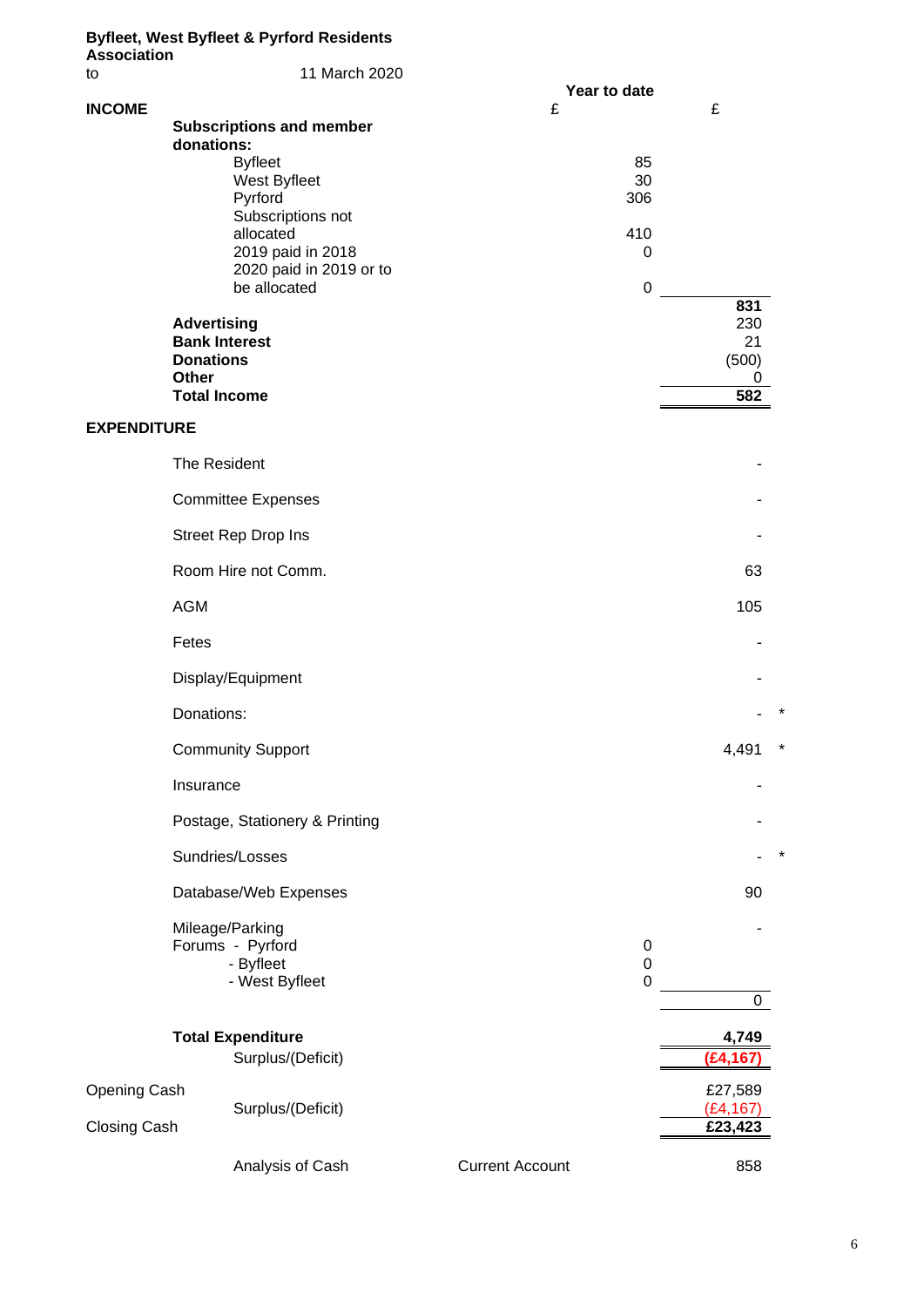|        |                             | Un allocated Collections<br>Accounts + 2020 subs not |         |          |
|--------|-----------------------------|------------------------------------------------------|---------|----------|
|        |                             | allocated                                            | 410     |          |
|        |                             | Deposit                                              | 7,007   |          |
|        |                             | 32Day deposit                                        | 15,148  |          |
|        |                             |                                                      | £23,423 |          |
| $\ast$ | <b>Donations</b>            |                                                      |         | £        |
|        | <b>FRIENDS OF BYFLEET -</b> |                                                      |         |          |
|        | <b>GODFREY BENCH</b>        |                                                      |         | 250      |
|        | <b>BYFLEET AMENITIES</b>    |                                                      |         | 250      |
|        |                             |                                                      |         |          |
|        |                             |                                                      |         | £500     |
| *      | <b>Community Support</b>    |                                                      |         |          |
|        | <b>BELL CORNWELL RE-</b>    |                                                      |         |          |
|        | SADPD                       |                                                      |         | (4, 491) |
|        | Printing re DAPD            |                                                      |         |          |
|        |                             |                                                      |         | (£4,491) |
| $\ast$ | <b>Sundries</b>             |                                                      |         |          |
|        |                             |                                                      |         |          |
|        |                             |                                                      |         | £0       |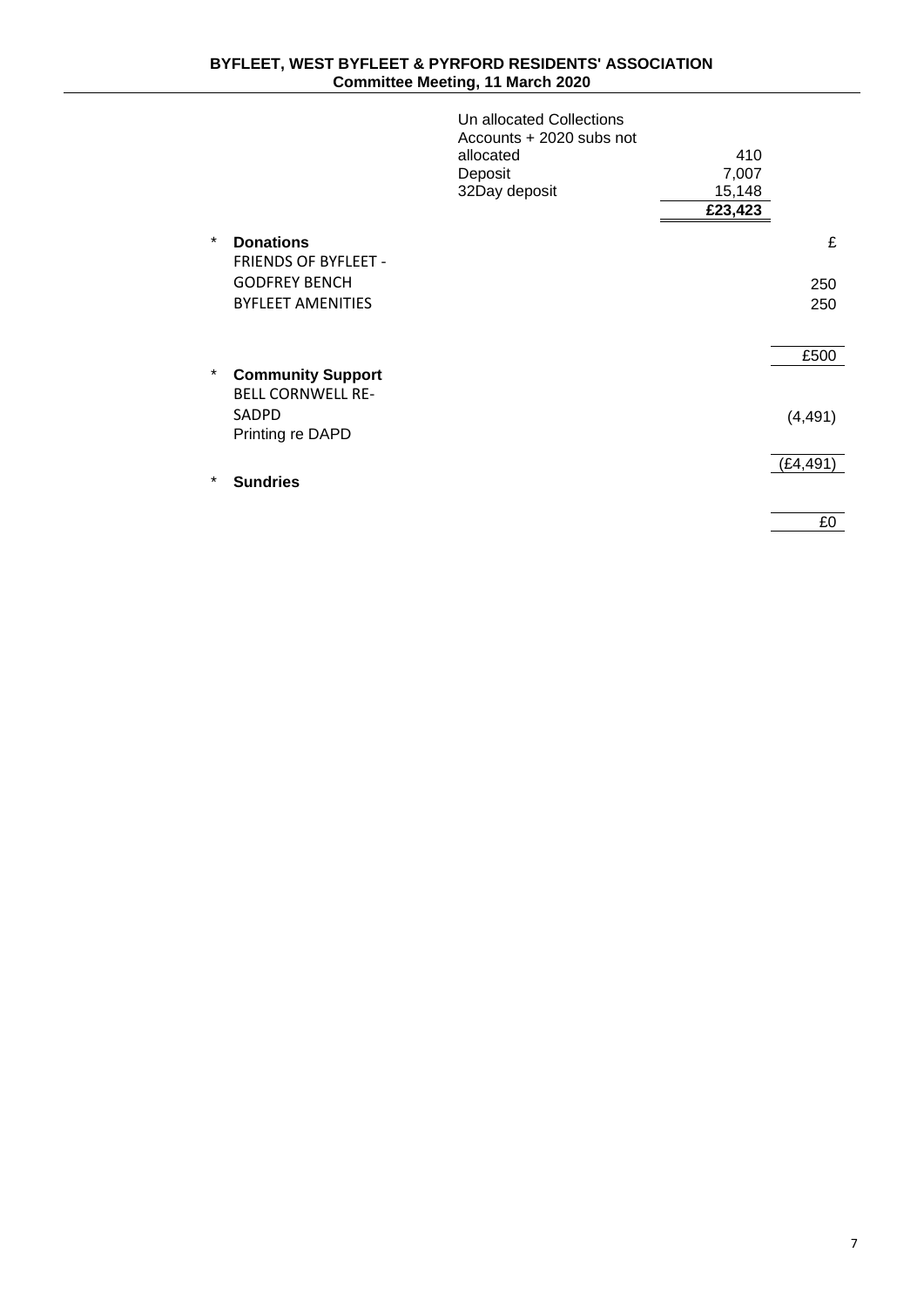# **MEMBERSHIP REPORT MARCH 2020 (As at 07 MARCH 2020)**

# **KEY POINTS 2020 YEAR**

Membership subs of £426 have been entered into the membership database and there is an addition £414 worth of memberships in the bank accounts to be entered.

The number of email addresses is just below 50% (48.2%) of total membership, having grown from 35% at December 2018.

Drop in was held on Saturday 29<sup>th</sup> March. 39% of Street Reps attended.

March 2020 subscriptions are significantly lower than March 2019 for two reasons. The March 2020 meeting is one week earlier than normal and the 2020 drop-in was three weeks later than 2019

# **MEMBERSHIP DETAIL 2020 YEAR**

The reports run on 31 December 2019 show that the membership stood at 2,469, 381 below December 2018. As at 7 March 2020 the membership was 2,342, up 22 during 2020.

| <b>Village</b> | <b>Dec-17</b> | <b>Dec-18</b> | <b>Dec-19</b> | <b>Jan-20</b> | <b>Feb-20</b> | Mar-20 | <b>Month</b> | Year   | % Year |
|----------------|---------------|---------------|---------------|---------------|---------------|--------|--------------|--------|--------|
|                |               |               |               |               |               |        | Change       | Change | Change |
| <b>Byfleet</b> | 760           | 751           | 576           | 543           | 547           | 548    |              | (28)   | 0.2%   |
| West Byfleet   | 902           | 896           | 793           | 759           | 763           | 764    |              | (29)   | 0.1%   |
| Pyrford        | 1,174         | 1,192         | 1,089         | 1,011         | 1,016         | 1,018  |              | (71)   | 0.2%   |
| Other          | 33            | 11            | 11            |               | 10            | 12     |              |        |        |
|                | 2,869         | 2,850         | 2,469         | 2,320         | 2,336         | 2,342  | 6            | (127)  | 0.2%   |
| Movement       |               | (19)          | (381)         | (149)         | 16            | 6      |              |        |        |

The numbers by village are shown below:-

# The amounts collected by village are:-

| <b>Village</b> | <b>Dec-17</b> | <b>Dec-18</b> | <b>Dec-19</b> | <b>Jan-20</b>            | Feb-20 | Mar-20 | Month<br>Change | <b>Mar-19</b> | Year<br>Change |
|----------------|---------------|---------------|---------------|--------------------------|--------|--------|-----------------|---------------|----------------|
| <b>Byfleet</b> | 2,771         | 2,526         | 2,740         | $\overline{\phantom{0}}$ | 40     | 90     | 50              | 932           | (842)          |
| West Byfleet   | 2,457         | 2,961         | 4,822         | -                        | 10     | 30     | 20              | 2,134         | (2, 104)       |
| Pyrford        | 4,550         | 5,045         | 4,598         | Ξ.                       | 301    | 306    |                 | 1,329         | (1,023)        |
|                | 9,778         | 10,532        | 12,160        |                          | 351    | 426    | 75              | 4,395         | (3,969)        |

The monthly history of collection is shown below:-

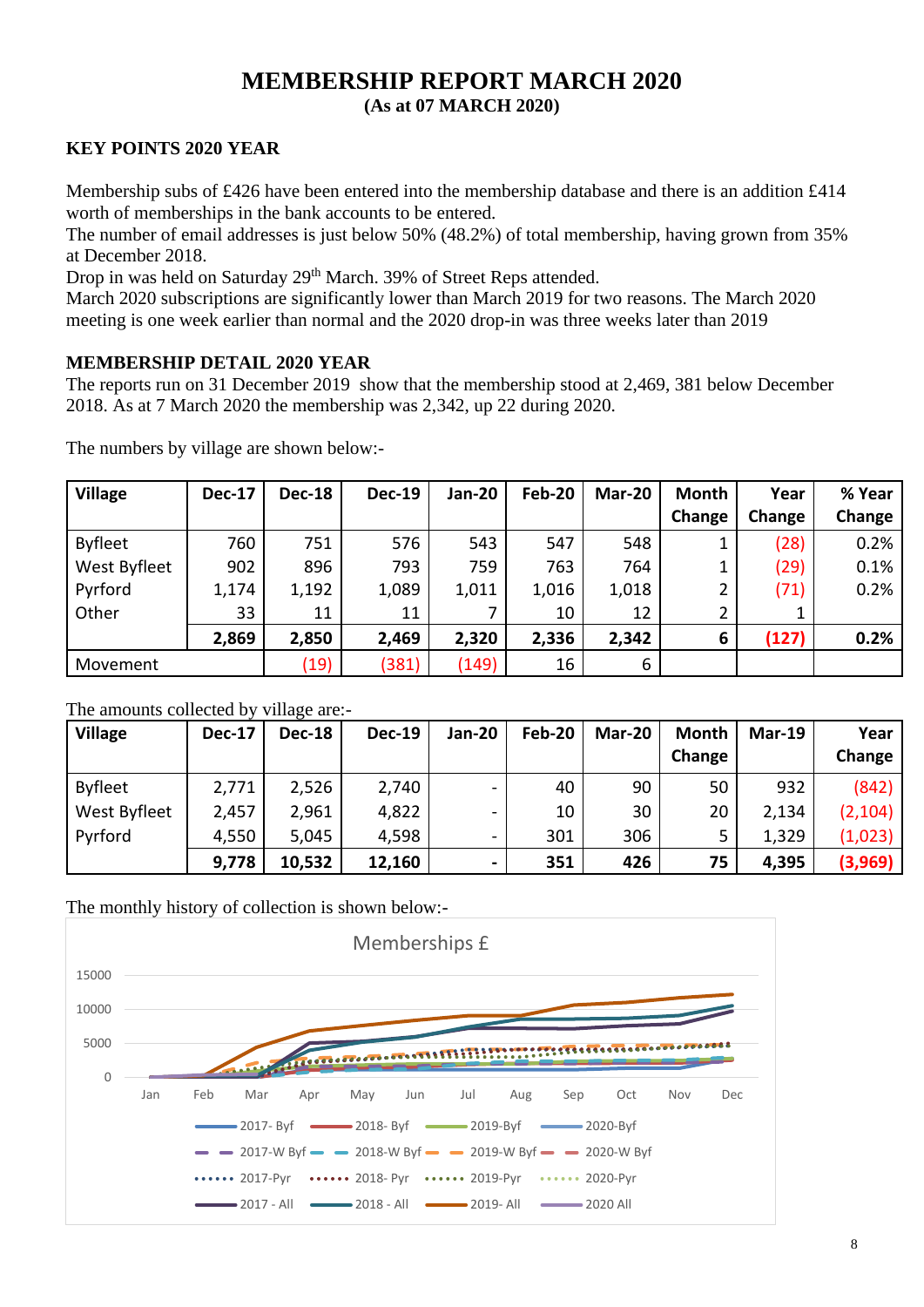| <b>Village</b> | <b>YTD 2020</b> | <b>YTD 2019</b> | Change   | <b>Full 2017</b> | <b>Full 2018</b> | <b>Full 2019</b> |
|----------------|-----------------|-----------------|----------|------------------|------------------|------------------|
| <b>Byfleet</b> | 90              | 932             | (842)    | 2,771            | 2,526            | 2,740            |
| West Byfleet   | 30              | 2,134           | (2, 104) | 2,457            | 2,961            | 4,822            |
| Pyrford        | 306             | 1,329           | (1,023)  | 4,550            | 5,045            | 4,598            |
|                | 426             | 4,395           | (3,969)  | 9,778            | 10,531           | 12,160           |

The year to date amounts collected by village are shown below:-

The year to date memberships signed up village are shown below:-

| <b>Number of memberships</b> |                 |                 |                  |                  |                  |
|------------------------------|-----------------|-----------------|------------------|------------------|------------------|
| collected                    | <b>YTD 2020</b> | <b>YTD 2019</b> | <b>Full 2017</b> | <b>Full 2018</b> | <b>Full 2019</b> |
| <b>Byfleet</b>               | 9               | 151             | 482              | 435              | 446              |
| West Byfleet                 | 4               | 343             | 410              | 482              | 693              |
| Pyrford                      | 56              | 229             | 865              | 865              | 781              |
|                              | 69              | 723             | 1,757            | 1,782            | 1,920            |

The monthly history of membership renewal is shown below:-



The email, phone call & postcode data collected is shown below:-

|            | <b>Dec-17</b> | <b>Dec-18</b> | $Dec-19$ | <b>Jan-20</b> | Feb-20 | Mar-20 | Month<br>Change | ℅<br><b>Membership</b> |
|------------|---------------|---------------|----------|---------------|--------|--------|-----------------|------------------------|
| Emails     | 694           | 993           | 1,143    | 1,129         | 1,137  | 1,139  | 2               | 48.2%                  |
| Telephone  | 524           | 855           | 1,012    | 1,004         | 1,012  | 1,016  | 4               | 42.9%                  |
| Post codes | 743           | 1,211         | 1,366    | 1,329         | 1,341  | 1,345  | 4               | 56.7%                  |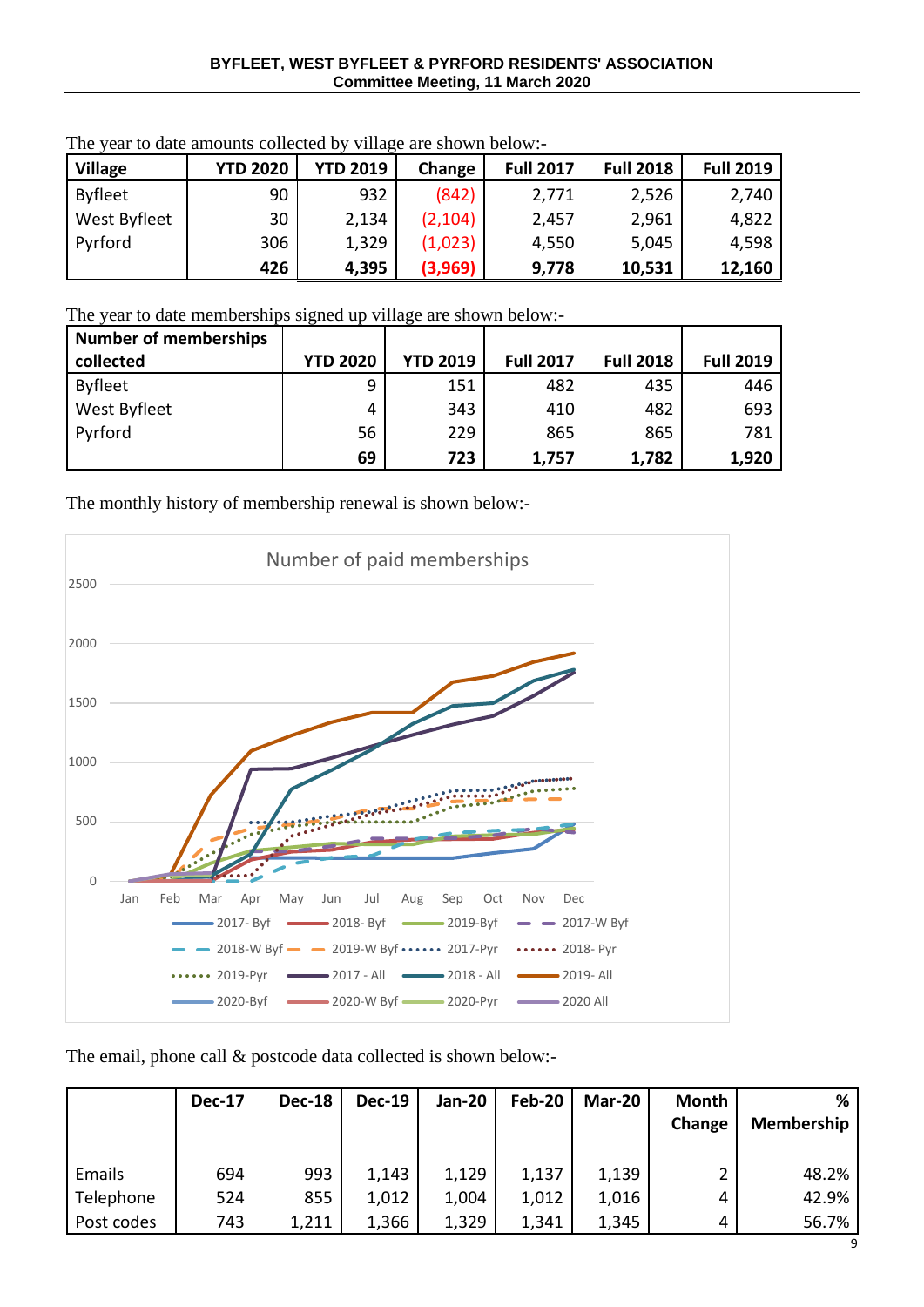#### **BYFLEET, WEST BYFLEET & PYRFORD RESIDENTS' ASSOCIATION Committee Meeting, 11 March 2020**

| <b>FPI Payments Cum</b> | <b>Dec-17</b>            | <b>Dec-18</b> | <b>Dec-19</b> | Jan-20                   | Feb-20 | Mar-20 | <b>Month Change</b> |
|-------------------------|--------------------------|---------------|---------------|--------------------------|--------|--------|---------------------|
| <b>Byfleet</b>          | $\overline{\phantom{0}}$ | 34            | 34            | $\overline{\phantom{0}}$ |        | 13     | 10                  |
| West Byfleet            | $\overline{\phantom{0}}$ | 49            | 49            | -                        | -      | 11     |                     |
| Pyrford Coll            | $\overline{\phantom{0}}$ | 71            | 71            | $\overline{\phantom{0}}$ |        | 23     |                     |
| <b>Pyrford Main</b>     | $\overline{\phantom{0}}$ | 13            | 10            | 5                        |        |        |                     |
|                         | $\overline{\phantom{0}}$ | 167           | 164           | 5                        | 10     | 52     | 42                  |

The analysis of direct payments by village is:-

The amount waiting to be entered by village is:-

| <b>Village</b> | £   |
|----------------|-----|
| <b>Byfleet</b> | 129 |
| West Byfleet   | 85  |
| Pyrford        | 200 |
|                | 414 |

The drop-in was held on 29<sup>th</sup> February 2020 and just below 40% of SR attended. The statistics are:-

|                |               | <b>Rounds</b> |       |               | <b>Collected</b> |       |               | %         |       |
|----------------|---------------|---------------|-------|---------------|------------------|-------|---------------|-----------|-------|
|                | <b>TBA/VR</b> | <b>SR</b>     | Total | <b>TBA/VR</b> | <b>SR</b>        | Total | <b>TBA/VR</b> | <b>SR</b> | Total |
| <b>Byfleet</b> | 10            | 38            | 48    | 10            | 11               | 21    | 100.0%        | 28.9%     | 43.8% |
| West           |               |               |       |               |                  |       |               |           |       |
| <b>Byfleet</b> | ┓             | 60            | 67    | 7             | 25               | 32    | 100.0%        | 41.7%     | 47.8% |
| Pyrford        | 7             | 40            | 47    | 7             | 18               | 25    | 100.0%        | 45.0%     | 53.2% |
| <b>Totals</b>  | 24            | 138           | 162   | 24            | 54               | 78    | 100.0%        | 39.1%     | 48.1% |
|                |               |               |       |               |                  |       |               |           |       |

|               | Rounds    |       |        | <b>Collected</b> |              |               | %         |              |
|---------------|-----------|-------|--------|------------------|--------------|---------------|-----------|--------------|
| <b>TBA/VR</b> | <b>SR</b> | Total | TBA/VR | <b>SR</b>        | <b>Total</b> | <b>TBA/VR</b> | <b>SR</b> | <b>Total</b> |
| 10            | 38        | 48    | 10     | 11               | 21           | 100.0%        | 28.9%     | 43.8%        |
|               |           |       |        |                  |              |               |           |              |
| 7             | 60        | 67    | 7      | 25               | 32           | 100.0%        | 41.7%     | 47.8%        |
| 7             | 40        | 47    |        | 18               | 25           | 100.0%        | 45.0%     | 53.2%        |
| 24            | 138       | 162   | 24     | 54               | 78           | 100.0%        | 39.1%     | 48.1%        |
|               |           |       |        |                  |              |               |           |              |

|               | ℅     |              |
|---------------|-------|--------------|
| <b>TBA/VR</b> | SR    | <b>Total</b> |
| 100.0%        | 28.9% | 43.8%        |
| 100.0%        | 41.7% | 47.8%        |
| 100.0%        | 45.0% | 53.2%        |
| 100.0%        | 39.1% | 48.1%        |
|               |       |              |

# **MEMBERSHIP DATABASE EMAIL COMMUNICATIONS**

One email has been sent out since last report.

In 2018 24 emails were sent out. In 2019 13 emails were sent out. In 2020 3 emails have been sent out.

The statistics are:-

|                    | 2018   | 2019   | 2020 YTD | <b>Totals</b> |
|--------------------|--------|--------|----------|---------------|
| No emails sent     | 24     | 13     | 3        | 40            |
| Average per month  | 2.0    | 1.1    | 1.0      | 1.5           |
| No recipients sent | 21,911 | 13,550 | 3,604    | 39,065        |
| <b>Bounced</b>     | 1,028  | 361    | 23       | 1,412         |
|                    | 4.7%   | 2.7%   | 0.6%     | 3.6%          |
| Delivered          | 20,883 | 13,189 | 3,581    | 37,653        |
|                    | 95.3%  | 97.3%  | 99.4%    | 96.4%         |
| Opened             | 13,295 | 9,293  | 2,463    | 25,051        |
|                    | 63.7%  | 70.5%  | 68.8%    | 66.5%         |
| Clicked            | 1,911  | 704    | 158      | 2,773         |
|                    | 9.2%   | 5.3%   | 4.4%     | 7.4%          |
| Unsubscribed       | 33     | 14     | 6        | 53            |
|                    | 0.2%   | 0.1%   | $0.2\%$  | 0.1%          |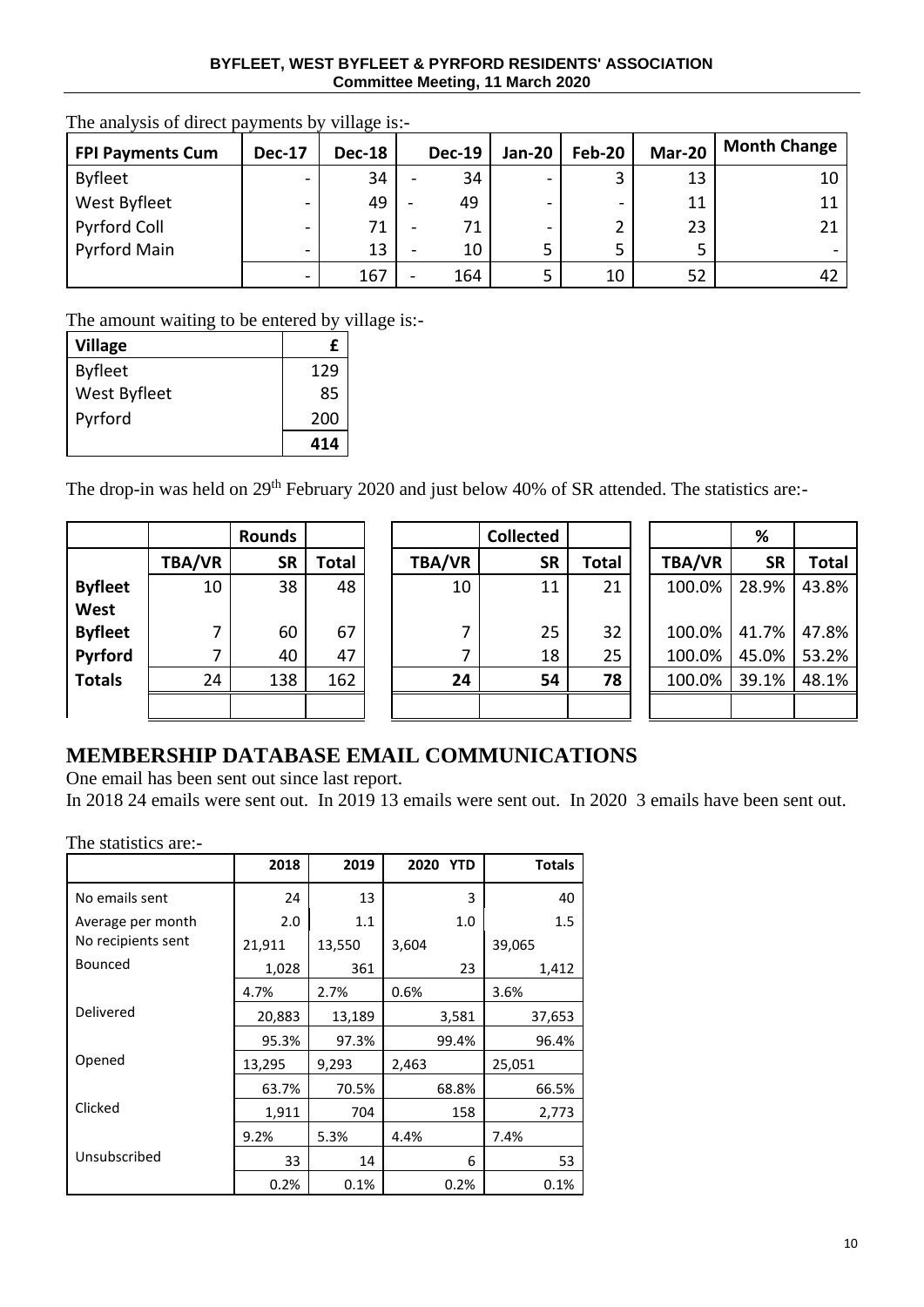# **Village Representative Report West Byfleet For Committee and Street Reps**

# **Admin**

An excellent Drop-In with all walks collected or arranged for collection. Only one is left outstanding for collection at the time of writing.

It is with some regret, I report the death of John Watts, street rep for Stoop Court. I had come to know John and enjoyed chatting with him while dropping in the magazines or collecting cash. He was a very nice gentle man.

The street rep for the top of Coldharbour Road and adjacent Old Woking Road has retired, we have temporary cover but need a new volunteer.

The street rep for Madeira Road and related side roads will be retiring after delivering and collecting this time's walk, we currently do not have a successor, if anyone knows of a potential volunteer please let me know. We are also short of a street rep for the west part of Dartnell Avenue, many thanks to Lynette for carrying this on a temporary basis. We still need street reps for Claremont Road and Rivey Close. We also need better street rep coverage for blocks of apartments such as Globe, Magna, Wentworth, Tattenhall and Rosemount. With the massive increase in apartment accommodation in West Byfleet now and in the future, it is important we increase and improve our representation of members from this type of property.

Two street reps unfortunately were suffering from ill health so their walks were covered by volunteers, thanks to those.

Looking at bank account receipts and our own envelope receipts, subs appear to be coming in well, I look forward to reporting a healthy collection next month.

# **Local issues**

Work with WBNF continues to be excellent and some of the following reflects work with them as a member of the WBNF Committee.

- 1 The Government Inspector's initial observations of Woking BC planning proposals (SADPD) have been published, although very critical of Woking's processes and definitions it does not give much reason for optimism with regarding rezoning from green belt land. However, all is not yet lost and Woking are required to redraft significant elements and reconsult. WBNF will no doubt be making a fuller report
- 2 WBNF will also no doubt report on the local neighbourhood Community Infrastructure Levy successful application for 3 benches for WB Recreation Ground. I thought the observation by Councillor Bittleston was extremely inappropriate saying that it was surprising that with over £400k available it was surprising that only such a small amount was being spent when it was clear to all that this was a proof of process and that he ignored the significant investment identified within the WBNF 123 list. It is also worth recalling that WBC take an element of commission from the received grant for administration and support which has been significantly lacking in proportion to the value. We should thank our local Councillors, particularly Gary Elson and Amanda Boote for their support.
- 3 The West Byfleet Community Festival (West Byfleet Live) committee is continuing to meet weekly to ensure the event runs this summer. A successful meeting was held with WBC open spaces officer and community events manager and a date of the weekend of  $1<sup>st</sup>$  August has been set for a three day festival. The committee are conscious of the immediate neighbours' peace and quiet and will be restricting the festival's time accordingly. A new web page and Facebook account are being created for further information for both exhibitors and attendees.
- 4 Nothing further to report on the Youth project at this time. Further information will be released later in the year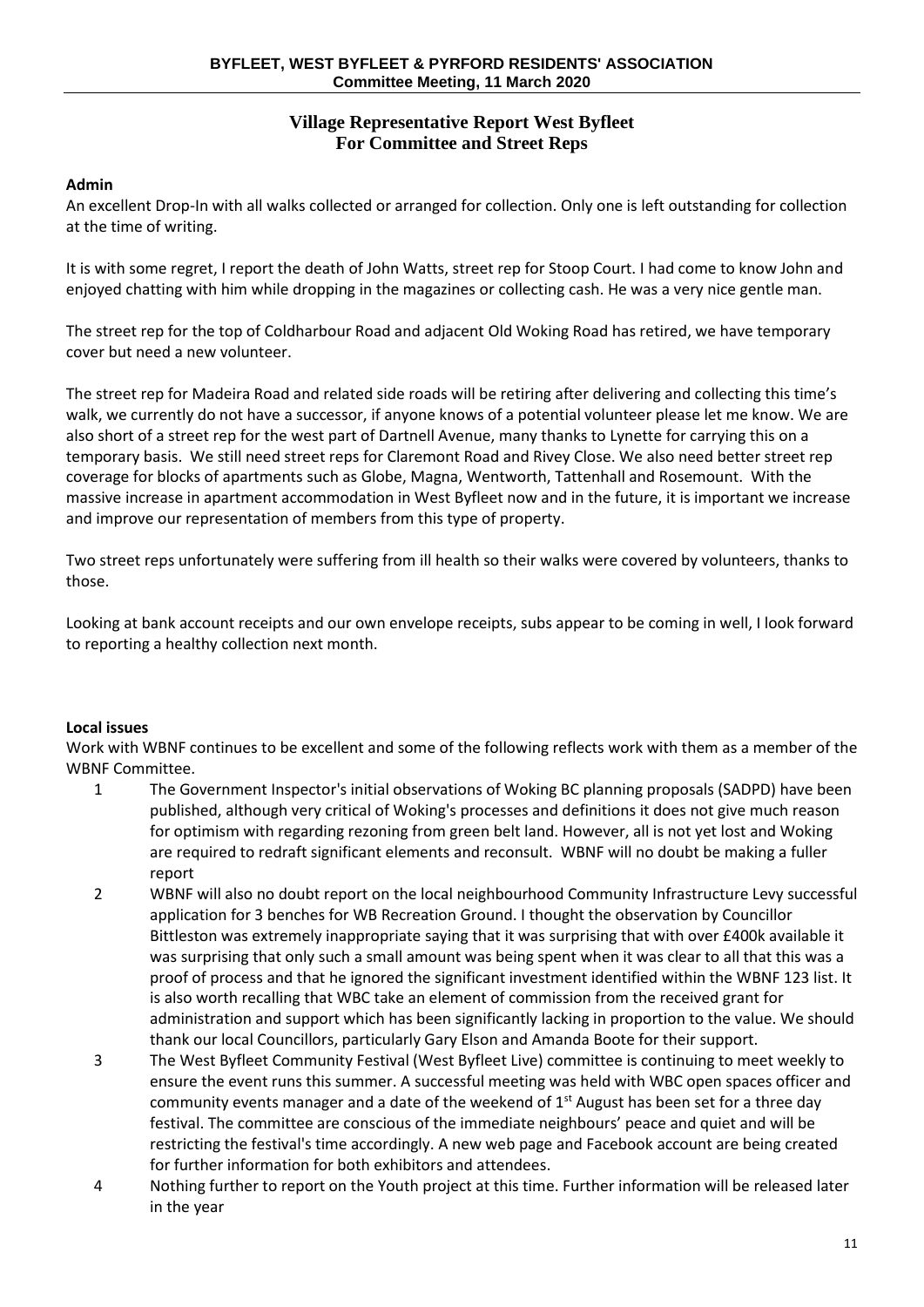- 5 The replacement trees for Rosemount Parade, have been planted non native but decorative.
- 6 The developments at Broadoaks continue with further partial road closures on the Parvis Road being announced. Details have been and will be circulated directly.
- 7 The West Byfleet Community Gardening Group had a successful initial session planting up the area outside Seymours and around Waitrose with crocuses, wild flowers, shrubs and trees. The next project is to renovate WB Junior School allotment and then more planting around Birch Green and Birch Walk. It is good to be able to acknowledge the support of the WBC open space officer Arran Henderson. Support is also being sought from RHS.
- 8 A245 shared use cycle path between Byfleet and West Byfleet implementation. The WBC/SCC Joint Committee meeting on  $6<sup>th</sup>$  March, discussed some cycling aspects but the Local Cycling and Walking Implementation Plan for Woking (SCC responsibility – Councillor Mike Goodman) which was due to be published in 2019 seems almost to have been forgotten, as a separate task force was suggested (although then discarded). The lack of coherent joined up thinking is of considerable concern.
- 9 The somewhat extreme rainfall over the last month led to a few minor problems in WB. Although one house in east of Dartnell Park had a significantly flooded drive, garage and pavement together with a couple of flooded gardens on the west side, also the ditches in WB junior School and Allotments reached unacceptably high levels. All were caused by blocked drains/culverts, they have been reported to the appropriate agency. West Hall estate suffered considerable surface flooding way beyond that shown at risk in the Environment Agency risk map. Previous risk areas such as Rive Ditch and Darnell Avenue had no problems that we were aware of.

Other areas of concern/interest with nothing to report this month.

- 10 M25 noise petition
- 11 Sheer House redevelopment proposals
- 12 Woodlands Ave Car Park and community safety. Please ring 101 with concerns of apparent illegal activities.
- 13 Highways England Walking and Cycling strategy for areas impacted by the M25 J10 proposals.
- 14 Highways England J10 proposals impact on Painshill junction from traffic congestion and nonmotorised user perspectives.
- 15 The traffic pollution monitoring from the Parvis Road positioning of detectors at relevant places is still outstanding. (John Bond will raise again)
- 16 Camphill Tip uses (Councillors and BUC)

# Businesses:

The Post Office and subsequent Londis closure together with Boots closure is causing considerable concern and has been separately commented upon.

A new antique and curio shop has opened in Station Approach,

No news yet on the possible occupants of the old Barclays Bank building on the corner of Pyrford Road. The new building in Station Approach next to the relocated Costa Coffee is proceeding apace, this is mainly for apartments but there will be some retail space on the ground floor. No completion date or agent details have been published yet. Unfortunately therefore, it will not be in time to meet the immediate lack of Post Office or chemist provision.

Thanks to WBBA for their contribution.

We also continue to be grateful for the engagement and support from our local councillors.

Keith Creswell 07/03/2020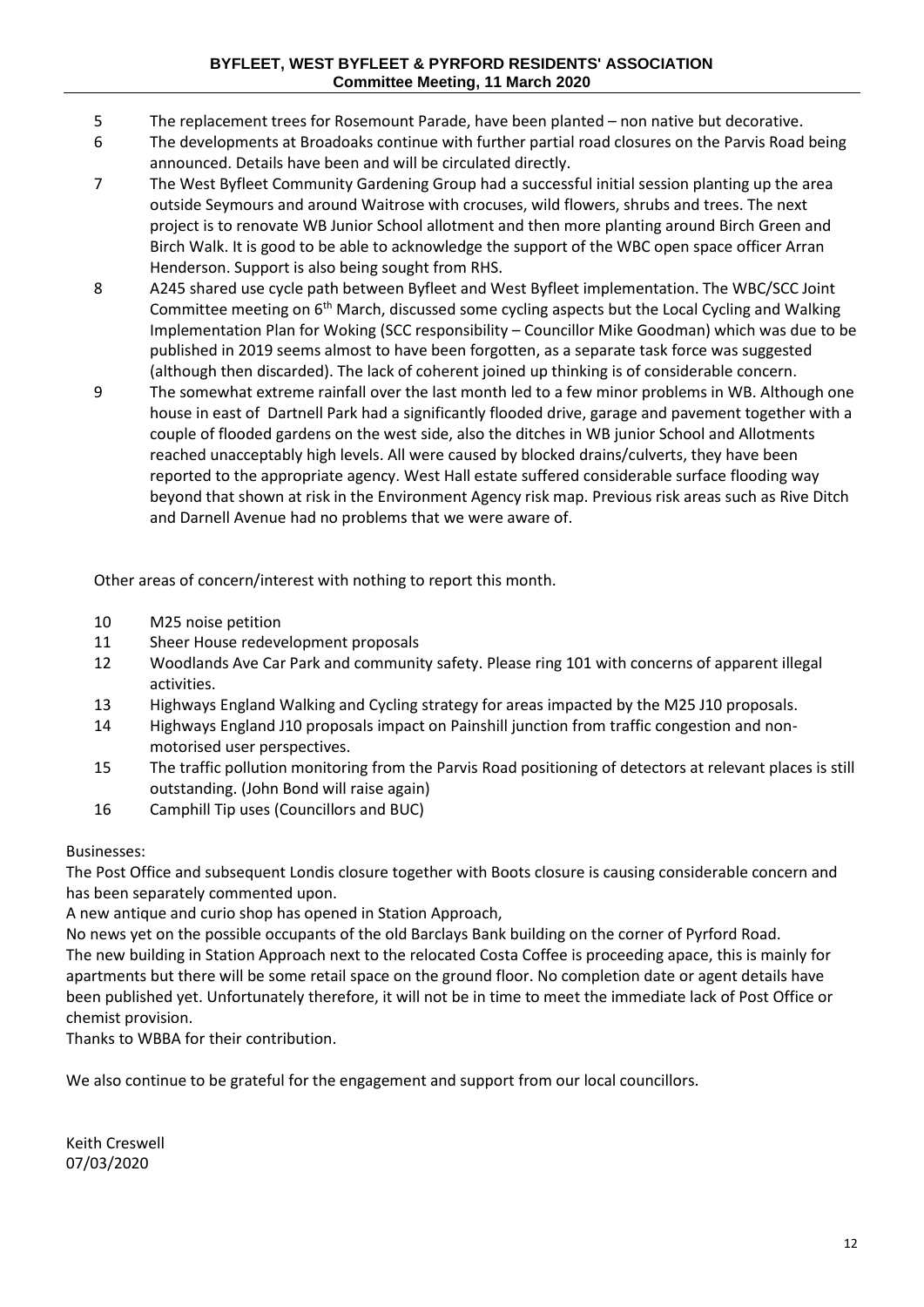# **PYRFORD VR REPORT (as at 07 MARCH 2020)**

# **A) PYRFORD STREET REPS**

Total monies recorded this year £306 with £200 to be entered.

At the Drop-in 2 rounds were allocated, leaving 4 Street Rep vacancies to fill, covering around 40 members and the roads:-

- Elveden Close
- Old Woking Road
- Dean Close & Coppice End

# **B) MARSHAL PARADE SAGA**

Hooray! A crane has turned up to install the RSJ's.

Even though the garage block behind the parade was demolished in late December 2017 and work started in late March 2018 to prepare for foundations, progress is very slow. Work is forever starting and then stopping and seems to have stopped. Recently, a new planning application has been approved to divide the single retail unit into two units. Work has not yet restarted. Parking is still an issue. Two residents have installed folding parking posts, but both were damaged and have since been replaced. Building work has started again in January 2020. The target date is to finish by Spring 2020. Time will tell!

# **C) SIGNIFICANT PLANNING APPLICATIONS**

#### **153 Old Woking Road**

Demolition of bungalow & erection of three storey 7 apartment block. Vehicle access off Lincoln Drive. Two consultees, Surrey Highways and Woking Trees have raised concerns. The application is still under consideration. A revised plan for 5 flats has been received but is not yet agreed by Planning Officer.

# **International School of London 182 Old Woking Road Ref. No: PLAN/2019/0665 | Validated: Thu 04 Jul 2019**

Variation of condition 01 of PLAN/2014/0600 (Temporary planning permission for one single storey prefabricated buildings (Portkabins), WC facilities and office space) to allow for a further 3 years temporary permission. The application is still under consideration.

# **D) SADPD HEARINGS EARLY DECEMBER 2019**

The initial planning Inspectors report – "without prejudice for the final report" – was issued on Friday 14<sup>th</sup> February.

The good news is that there is no mention in the initial report of either of the two fields in Pyrford. Clearly though one must wait for the final report to be absolutely sure they are still excluded.

# **E) FUTURE PYRFORD VILLAGE EVENTS**

VE Day 75<sup>th</sup> Celebration 4pm Friday 8<sup>th</sup> May Pyrford Cricket Field Dulux London Cycle Ride 9th & 10th May Coldharbour Road Pyrford Flower Show 12:30 Saturday 11 July Pyrford Cricket Field Prudential London Ride Sunday 16th August Coldharbour Road

**Andy Grimshaw VR Pyrford**